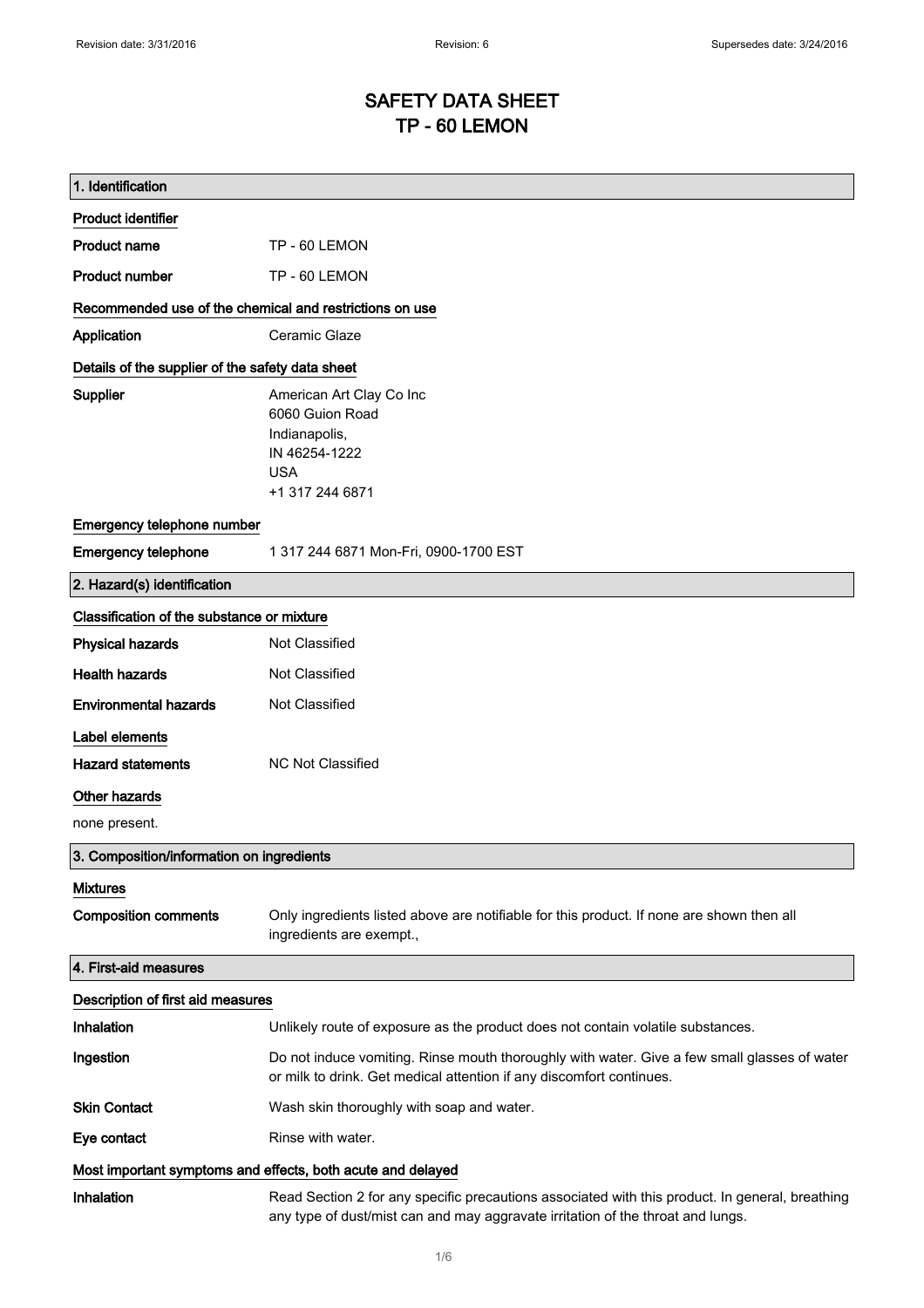| Ingestion                                                           | Read Section 2 for any specific precautions associated with the use of this product. Products<br>with specific warnings about ingestion will give guidance there.                                                                                                                                           |  |
|---------------------------------------------------------------------|-------------------------------------------------------------------------------------------------------------------------------------------------------------------------------------------------------------------------------------------------------------------------------------------------------------|--|
| Skin contact                                                        | Read Section 2 for any specific precautions associated with the use of this product. In general<br>most ceramic glazes, clays and special products will tend to have a drying effect on the skin<br>and may cause some sensitivity to users with sensitive skin.                                            |  |
| Eye contact                                                         | Read Section 2 for any specific precautions associated with the use of this product. In general<br>most ceramic and special products contain materials that maybe abrasive to eyes. Keeping<br>materials from contacting the eyes is prudent. If contact does occur, flush with clean water, do<br>not rub. |  |
|                                                                     | Indication of immediate medical attention and special treatment needed                                                                                                                                                                                                                                      |  |
| Notes for the doctor                                                | Treat symptomatically.                                                                                                                                                                                                                                                                                      |  |
| 5. Fire-fighting measures                                           |                                                                                                                                                                                                                                                                                                             |  |
| <b>Extinguishing media</b>                                          |                                                                                                                                                                                                                                                                                                             |  |
| Suitable extinguishing media                                        | Use fire-extinguishing media suitable for the surrounding fire.                                                                                                                                                                                                                                             |  |
| Special hazards arising from the substance or mixture               |                                                                                                                                                                                                                                                                                                             |  |
| Specific hazards                                                    | The product is not believed to present a hazard due to its physical nature.                                                                                                                                                                                                                                 |  |
| <b>Advice for firefighters</b>                                      |                                                                                                                                                                                                                                                                                                             |  |
| for firefighters                                                    | Special protective equipment Use protective equipment appropriate for surrounding materials.                                                                                                                                                                                                                |  |
| 6. Accidental release measures                                      |                                                                                                                                                                                                                                                                                                             |  |
| Personal precautions, protective equipment and emergency procedures |                                                                                                                                                                                                                                                                                                             |  |
|                                                                     |                                                                                                                                                                                                                                                                                                             |  |
| <b>Personal precautions</b>                                         | For personal protection, see Section 8.                                                                                                                                                                                                                                                                     |  |
| <b>Environmental precautions</b>                                    |                                                                                                                                                                                                                                                                                                             |  |
| <b>Environmental precautions</b>                                    | Please read Section 2 completely. If any environmental warnings such as; H411 or H412 are<br>listed in Section 2, please use appropriate procedures when disposing of product and<br>container. Do not put materials into waterways or sewers.                                                              |  |
| Methods and material for containment and cleaning up                |                                                                                                                                                                                                                                                                                                             |  |
| Methods for cleaning up                                             | Collect spillage for reclamation or absorb in vermiculite, dry sand or similar material.                                                                                                                                                                                                                    |  |
| Reference to other sections                                         | For waste disposal, see Section 13. For personal protection, see Section 8.                                                                                                                                                                                                                                 |  |
| 7. Handling and storage                                             |                                                                                                                                                                                                                                                                                                             |  |
| Precautions for safe handling                                       |                                                                                                                                                                                                                                                                                                             |  |
| <b>Usage precautions</b>                                            | Read label before use. Do not eat, drink or smoke when using this product. Good personal<br>hygiene procedures should be implemented. Wash hands and any other contaminated areas<br>of the body with soap and water before leaving the work site.                                                          |  |
| Conditions for safe storage, including any incompatibilities        |                                                                                                                                                                                                                                                                                                             |  |
| <b>Storage precautions</b>                                          | Store in tightly-closed, original container in a dry and cool place.                                                                                                                                                                                                                                        |  |
| Specific end uses(s)                                                |                                                                                                                                                                                                                                                                                                             |  |
| Specific end use(s)                                                 | The identified uses for this product are detailed in Section 1.2.                                                                                                                                                                                                                                           |  |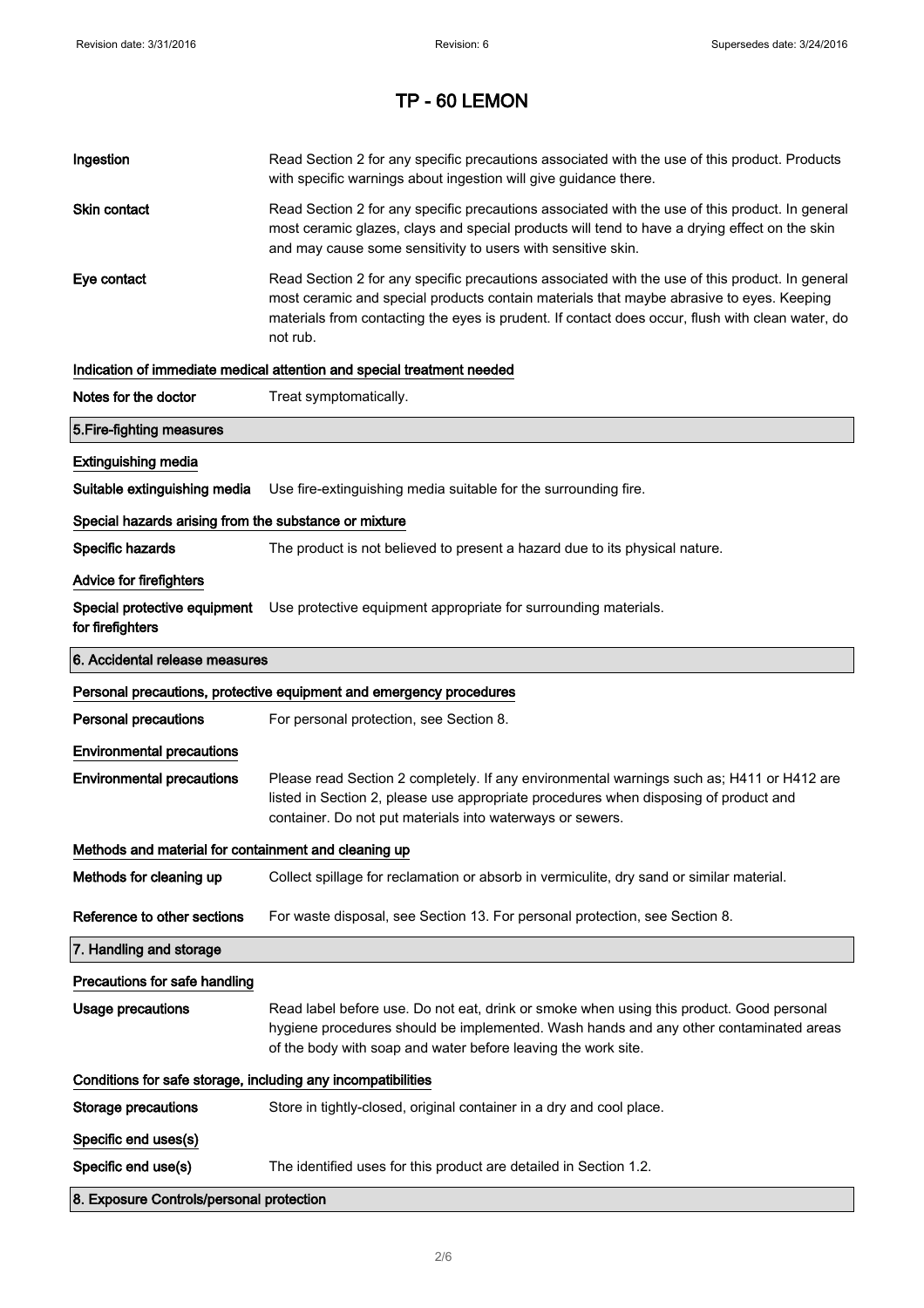| Ingredient comments                 | Only ingredients listed n Section 3 are notifiable for this product. If none are shown then all<br>ingredients are exempt.                                                                                           |
|-------------------------------------|----------------------------------------------------------------------------------------------------------------------------------------------------------------------------------------------------------------------|
| <b>Exposure controls</b>            |                                                                                                                                                                                                                      |
| Appropriate engineering<br>controls | No specific ventilations requirements unless the "FAN" pictogram is shown above or specified<br>in Section 2.                                                                                                        |
| Eye/face protection                 | No specific eye protection required unless the "EYE PROTECTION" pictogram is shown<br>above or specified in Section 2.                                                                                               |
| Hand protection                     | No specific hand protection required unless the "HAND PROTECTION" pictogram is shown<br>above or specified in Section 2.                                                                                             |
| Hygiene measures                    | Using good personal hygiene practices is always appropriate. Keeping a clean work space,<br>cleaning up properly when done, and not eating, drinking or smoking when using this product.                             |
| <b>Respiratory protection</b>       | No specific respiratory protection required unless the "RESPIRATOR" pictogram is shown<br>above or specified in Section 2. Using the appropriate certified protection for the operation is<br>important if required. |

#### 9. Physical and Chemical Properties

### Information on basic physical and chemical properties

| Appearance                                      | Colored liquid.           |
|-------------------------------------------------|---------------------------|
| Color                                           | Various colors.           |
| Odor                                            | Almost odorless.          |
| <b>Odor threshold</b>                           | No information available. |
| рH                                              | 6-8                       |
| <b>Melting point</b>                            | No information available. |
| Initial boiling point and range                 | No information available. |
| <b>Flash point</b>                              | No information available. |
| <b>Evaporation rate</b>                         | No information available. |
| Flammability (solid, gas)                       | No information available. |
| Upper/lower flammability or<br>explosive limits | No information available. |
| Vapour pressure                                 | No information available. |
| <b>Relative density</b>                         | Greater than 1.0          |
| Solubility(ies)                                 | Not applicable.           |
| <b>Partition coefficient</b>                    | No information available. |
| <b>Auto-ignition temperature</b>                | Not applicable.           |
| <b>Decomposition Temperature</b>                | No information available. |
| <b>Viscosity</b>                                | No information available. |
| <b>Explosive properties</b>                     | none                      |
| <b>Oxidising properties</b>                     | none                      |
| Other information                               | Not applicable.           |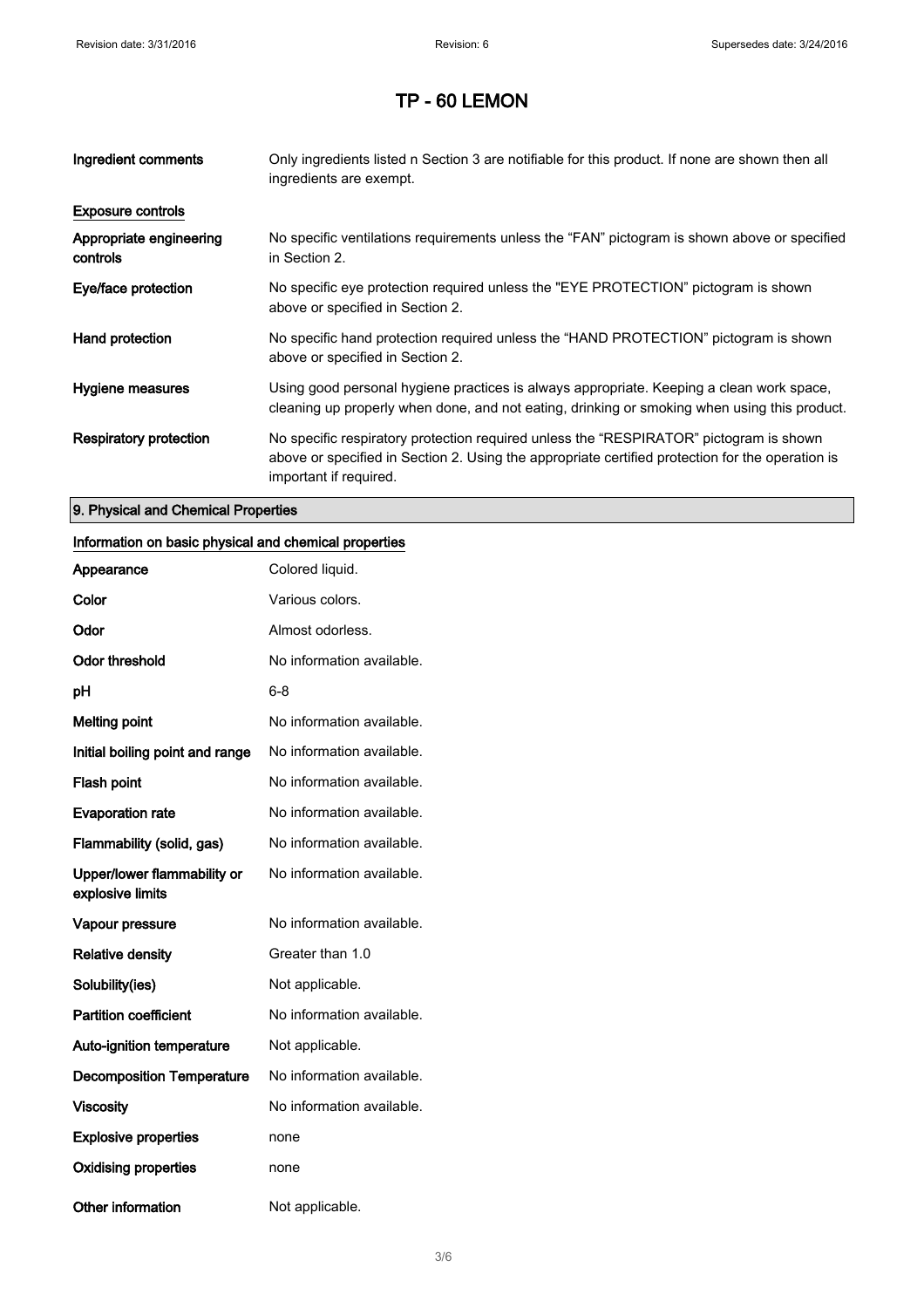| 10. Stability and reactivity          |                                                                                                                                                                                                                                                |
|---------------------------------------|------------------------------------------------------------------------------------------------------------------------------------------------------------------------------------------------------------------------------------------------|
| Reactivity                            | There are no known reactivity hazards associated with this product.                                                                                                                                                                            |
| <b>Stability</b>                      | No particular stability concerns.                                                                                                                                                                                                              |
| Possibility of hazardous<br>reactions | None known.                                                                                                                                                                                                                                    |
| <b>Conditions to avoid</b>            | None known.                                                                                                                                                                                                                                    |
| <b>Materials to avoid</b>             | None known.                                                                                                                                                                                                                                    |
| Hazardous decomposition<br>products   | None known.                                                                                                                                                                                                                                    |
| 11. Toxicological information         |                                                                                                                                                                                                                                                |
| Information on toxicological effects  |                                                                                                                                                                                                                                                |
| <b>Toxicological effects</b>          | Please read Section 2 thoroughly to understand the toxicological risks, (if any) and<br>precautions for safe use (if any).                                                                                                                     |
| Skin corrosion/irritation             |                                                                                                                                                                                                                                                |
| <b>Skin sensitization</b>             |                                                                                                                                                                                                                                                |
| <b>Skin sensitisation</b>             | Based on available data the classification criteria are not met.                                                                                                                                                                               |
| Eye contact                           | May cause temporary eye irritation.                                                                                                                                                                                                            |
| 12. Ecological Information            |                                                                                                                                                                                                                                                |
| Ecotoxicity                           | Please read Section 2 completely. If any environmental warnings such as; H411 or H412 are<br>listed in Section 2, please use appropriate procedures when disposing of product and<br>container. Do not put materials into waterways or sewers. |
| <b>Toxicity</b>                       |                                                                                                                                                                                                                                                |
| <b>Toxicity</b>                       | Please read Section 2 completely. If any environmental warnings such as; H411 or H412 are<br>listed in Section 2, please use appropriate procedures when disposing of product and<br>container. Do not put materials into waterways or sewers. |
| Persistence and degradability         |                                                                                                                                                                                                                                                |
| Persistence and degradability         | No data available.                                                                                                                                                                                                                             |
| Biodegradation                        | Not inherently biodegradable.                                                                                                                                                                                                                  |
| <b>Bioaccumulative potential</b>      |                                                                                                                                                                                                                                                |
| <b>Partition coefficient</b>          | No information available.                                                                                                                                                                                                                      |
| Mobility in soil                      |                                                                                                                                                                                                                                                |
| <b>Mobility</b>                       | Semi-mobile.                                                                                                                                                                                                                                   |
| Results of PBT and vPvB assessment    |                                                                                                                                                                                                                                                |
| Results of PBT and vPvB<br>assessment | This product does not contain any substances classified as PBT or vPvB.                                                                                                                                                                        |
| Other adverse effects                 |                                                                                                                                                                                                                                                |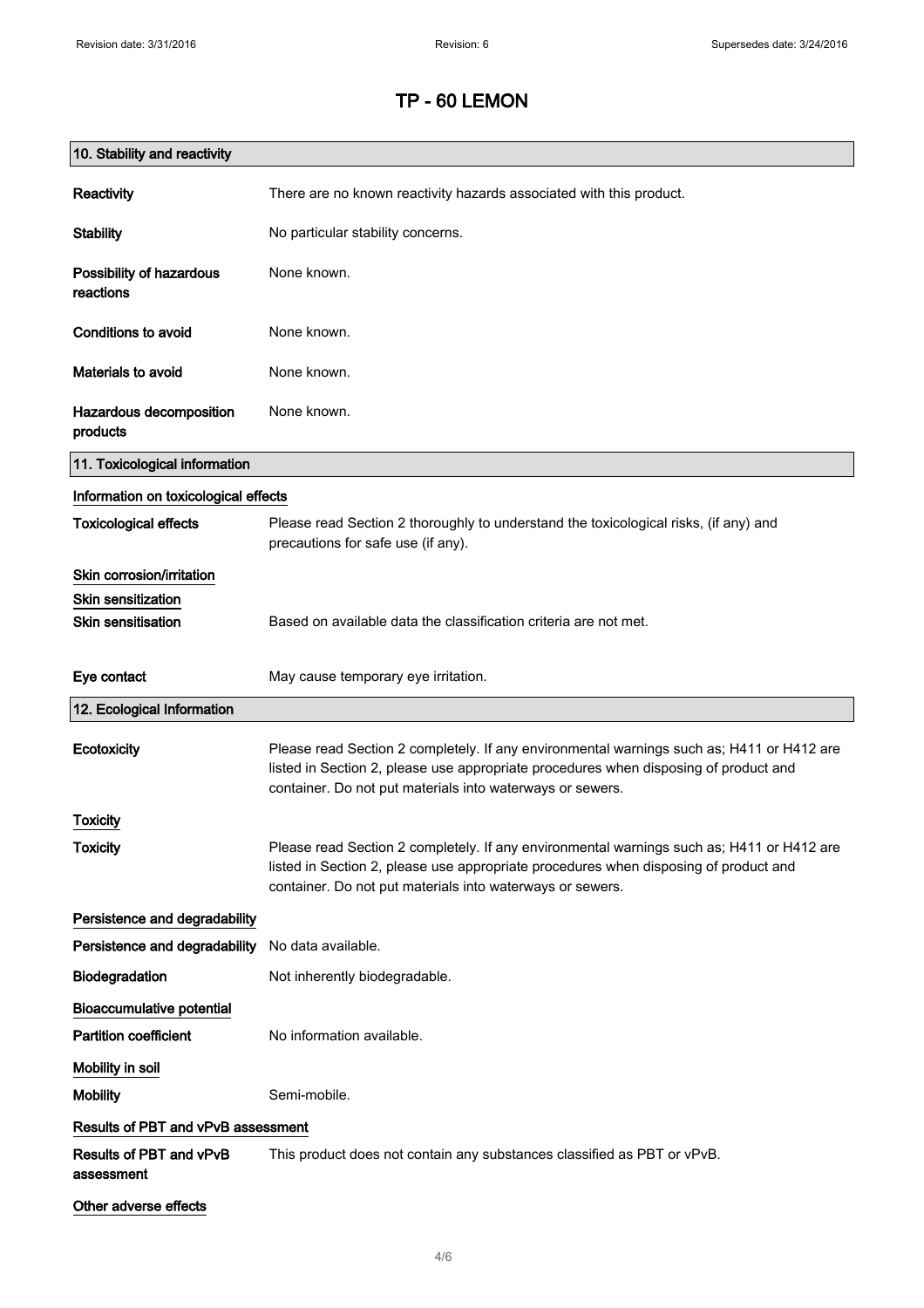| Other adverse effects                                                                          | None known.                                                                                                                                                                                         |
|------------------------------------------------------------------------------------------------|-----------------------------------------------------------------------------------------------------------------------------------------------------------------------------------------------------|
| 13. Disposal considerations                                                                    |                                                                                                                                                                                                     |
| Waste treatment methods                                                                        |                                                                                                                                                                                                     |
| <b>General information</b>                                                                     | Dispose of waste product or used containers in accordance with local regulations When<br>handling waste, the safety precautions applying to handling of the product should be<br>considered.        |
| 14. Transport information                                                                      |                                                                                                                                                                                                     |
| General                                                                                        | The product is not covered by international regulations on the transport of dangerous goods<br>(IMDG, IATA, DoT).                                                                                   |
| <b>UN Number</b>                                                                               |                                                                                                                                                                                                     |
| Not applicable.                                                                                |                                                                                                                                                                                                     |
| UN proper shipping name                                                                        |                                                                                                                                                                                                     |
| Not applicable.                                                                                |                                                                                                                                                                                                     |
| Transport hazard class(es)                                                                     |                                                                                                                                                                                                     |
| No transport warning sign required.                                                            |                                                                                                                                                                                                     |
| Packing group                                                                                  |                                                                                                                                                                                                     |
| Not applicable.                                                                                |                                                                                                                                                                                                     |
| <b>Environmental hazards</b>                                                                   |                                                                                                                                                                                                     |
| <b>Environmentally Hazardous Substance</b>                                                     | Please refer to Section 2 for any environmental hazards associated with this product. If H411/H412 warnings are shown then<br>please verify packaging and labeling requirements for larger volumes. |
| Special precautions for user                                                                   |                                                                                                                                                                                                     |
| Not applicable.                                                                                |                                                                                                                                                                                                     |
| Transport in bulk according to Not applicable.<br>Annex II of MARPOL 73/78<br>and the IBC Code |                                                                                                                                                                                                     |
| 15. Regulatory information                                                                     |                                                                                                                                                                                                     |
| <b>US State Regulations</b><br>None of the ingredients are listed or exempt.                   | California Proposition 65 Carcinogens and Reproductive Toxins                                                                                                                                       |
| Inventories<br>Canada - DSL/NDSL<br>All the ingredients are listed or exempt.                  |                                                                                                                                                                                                     |
| US-TSCA<br>All the ingredients are listed or exempt.                                           |                                                                                                                                                                                                     |
| US - TSCA 12(b) Export Notification<br>All the ingredients are listed or exempt.               |                                                                                                                                                                                                     |

16. Other information